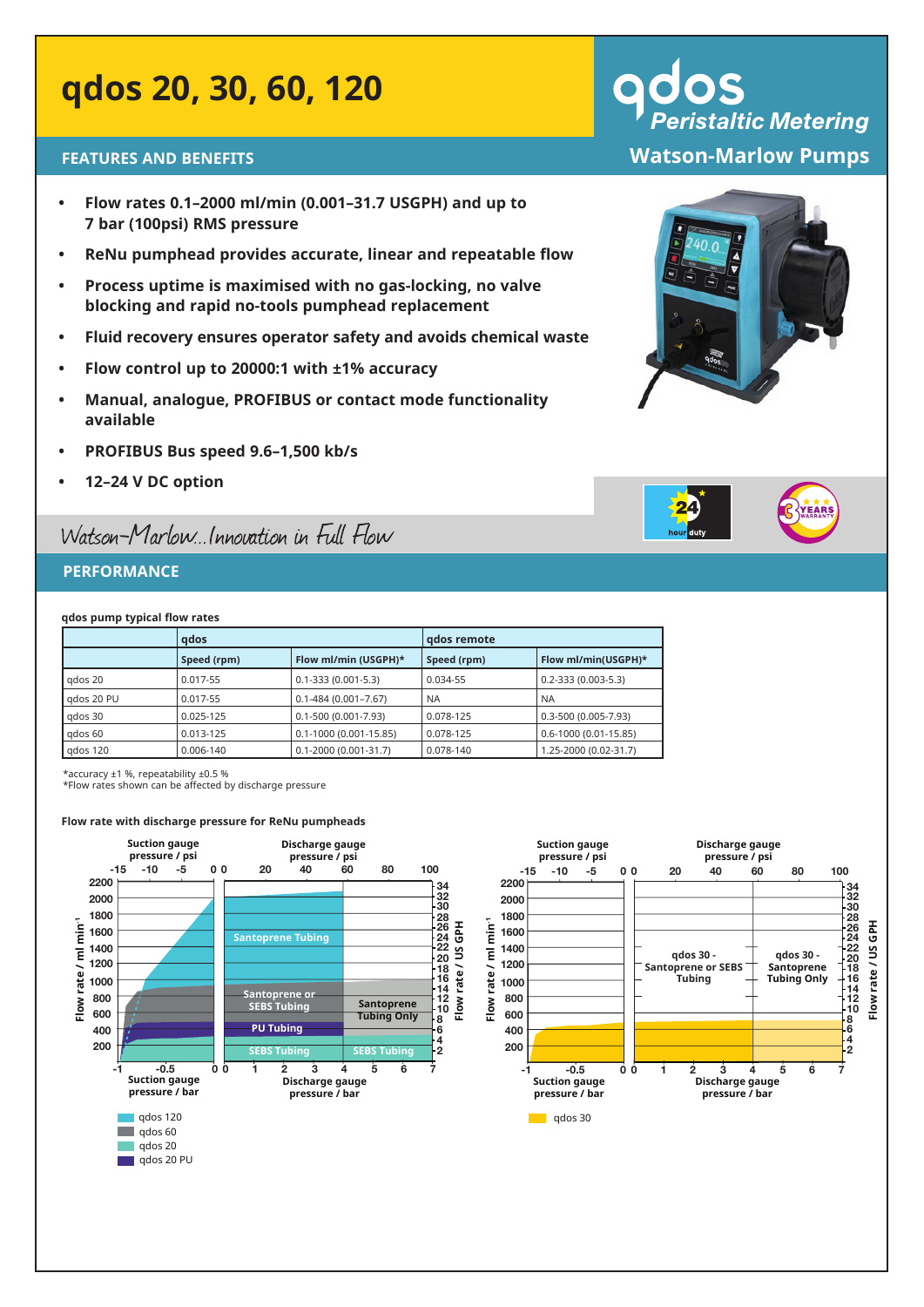#### **TECHNICAL SPECIFICATION**

|                           | qdos 20                | qdos 30                                                                                                                                                                                                                                                                               | qdos 60             | gdos 120 |  |  |  |  |
|---------------------------|------------------------|---------------------------------------------------------------------------------------------------------------------------------------------------------------------------------------------------------------------------------------------------------------------------------------|---------------------|----------|--|--|--|--|
| Ingress rating            | IP66                   |                                                                                                                                                                                                                                                                                       |                     |          |  |  |  |  |
| Enclosure                 | Watertight / dustproof |                                                                                                                                                                                                                                                                                       |                     |          |  |  |  |  |
| Humidity                  |                        | 80 % up to 31 °C (88 °F), decreasing linearly to 50 % at 40 °C (104 °F)                                                                                                                                                                                                               |                     |          |  |  |  |  |
| Temperature (Santoprene)  | N/A                    | 5 °C-45 °C (41 °F-113 °F)                                                                                                                                                                                                                                                             |                     |          |  |  |  |  |
| Temperature (SEBS and PU) |                        | 5 °C-40 °C (41 °F-104 °F)<br>N/A                                                                                                                                                                                                                                                      |                     |          |  |  |  |  |
| Drive weight              | 4.6 kg (10 lb 2 oz)    | 4.1 kg (9 lb 1 oz)                                                                                                                                                                                                                                                                    | 4.6 kg (10 lb 2 oz) |          |  |  |  |  |
| Pumphead weight           | 1.1 kg (2 lb 7 oz)     | 0.95 kg (2 lb 2 oz)                                                                                                                                                                                                                                                                   | 1.1 kg (2 lb 7 oz)  |          |  |  |  |  |
| Control ratio             | 3330:1                 | 5000:1                                                                                                                                                                                                                                                                                | 10000:1             | 20000:1  |  |  |  |  |
| Control ratio (Remote)    | 1600:1                 |                                                                                                                                                                                                                                                                                       |                     |          |  |  |  |  |
| Noise                     | $<$ 70 dB(A) at 1 m    |                                                                                                                                                                                                                                                                                       |                     |          |  |  |  |  |
| Standard                  |                        | CE, NSF 61 (Not ReNu PU pumpheads), cETLus, IRAM S Mark, C-Tick, CSA                                                                                                                                                                                                                  |                     |          |  |  |  |  |
| Power supply options      |                        | Switch mode power supply<br>$~100-240$ V 50-60 Hz 190 VA<br>Country specific plug options<br>12-24 V DC power supply<br>Typical 12 V current (100 W) = 10 A<br>Typical 24 V current (100 W) = $5$ A<br>Terminal connectors: M8 (5/16") ring terminals (hole diameter 8.33 mm (0.328") |                     |          |  |  |  |  |

#### **MATERIALS OF CONSTRUCTION**

|  |  |  | <b>Fluid path components</b> |
|--|--|--|------------------------------|
|--|--|--|------------------------------|

| Component                        | <b>Pump Variant</b>            |                              |                                |                 |  |  |  |
|----------------------------------|--------------------------------|------------------------------|--------------------------------|-----------------|--|--|--|
|                                  | gdos 20                        | qdos 30                      | gdos 60                        | <b>gdos 120</b> |  |  |  |
| Tube or fluid contacting element | <b>SEBS</b><br><b>TPU</b>      | <b>SEBS</b><br>Santoprene    | <b>SEBS</b><br>Santoprene      |                 |  |  |  |
| Fluid connection ports           | <b>PVDF</b>                    | PP (Santoprene)<br>PP (SEBS) | PP (Santoprene)<br>PVDF (SEBS) |                 |  |  |  |
| Fluid connectors                 | PP (standard)<br>PVDF (option) |                              |                                |                 |  |  |  |
| Fluid connection seals           | SEBS, TPU                      | FKM, EPDM                    | SEBS, Santoprene               |                 |  |  |  |

**Materials of construction that have the potential of being wetted when the tube or fluid contacting element fails**

| Component                | <b>Pump Variant</b>                               |                                                           |                                                   |                 |  |  |
|--------------------------|---------------------------------------------------|-----------------------------------------------------------|---------------------------------------------------|-----------------|--|--|
|                          | gdos 20                                           | qdos 30                                                   | qdos 60                                           | <b>gdos 120</b> |  |  |
| Pumphead enclosure       | 30 % GF PPE+PS<br>PC<br>PP<br>316 stainless steel | 40 % GF PPS 20% GF PP<br>PC<br>PA6<br>316 stainless steel | 30 % GF PPE+PS<br>PC<br>PP<br>316 stainless steel |                 |  |  |
| Pumphead enclosure seals | <b>NBR</b>                                        | <b>NBR</b>                                                | <b>NBR</b>                                        |                 |  |  |
| Rotor                    | PA6                                               | PA <sub>6</sub>                                           | PA <sub>6</sub>                                   |                 |  |  |
| ReNu window              | Polycarbonate (PC)                                |                                                           |                                                   |                 |  |  |
| Bearings                 | Steel                                             |                                                           |                                                   |                 |  |  |
| Internal baffle          | POM                                               |                                                           | <b>POM</b>                                        |                 |  |  |
| Vent body                | 30 % GF PPE+PS                                    | PP<br><b>POM</b>                                          | 30 % GF PPE+PS                                    |                 |  |  |
| Vent springs             | 316 stainless steel                               | 316 stainless steel<br>Steel                              | 316 stainless steel                               |                 |  |  |
| Lubricant                | PFPE                                              |                                                           |                                                   |                 |  |  |

#### **Materials of constuction for external casing**

| Component      | <b>Pump Variant</b>       |         |         |          |  |  |  |  |
|----------------|---------------------------|---------|---------|----------|--|--|--|--|
|                | gdos 20                   | ados 30 | gdos 60 | gdos 120 |  |  |  |  |
| Keypad         | Polyester                 |         |         |          |  |  |  |  |
| Drive casework | 20% Glass Filled PPE / PS |         |         |          |  |  |  |  |
| Drive shaft    | Stainless steel 440C      |         |         |          |  |  |  |  |

\*The pump housing contains aluminium components which can react with some chemicals to produce explosive gas.<br>\*It is the user's responsibility to comply with local health and safety regulations, including ensuring chemical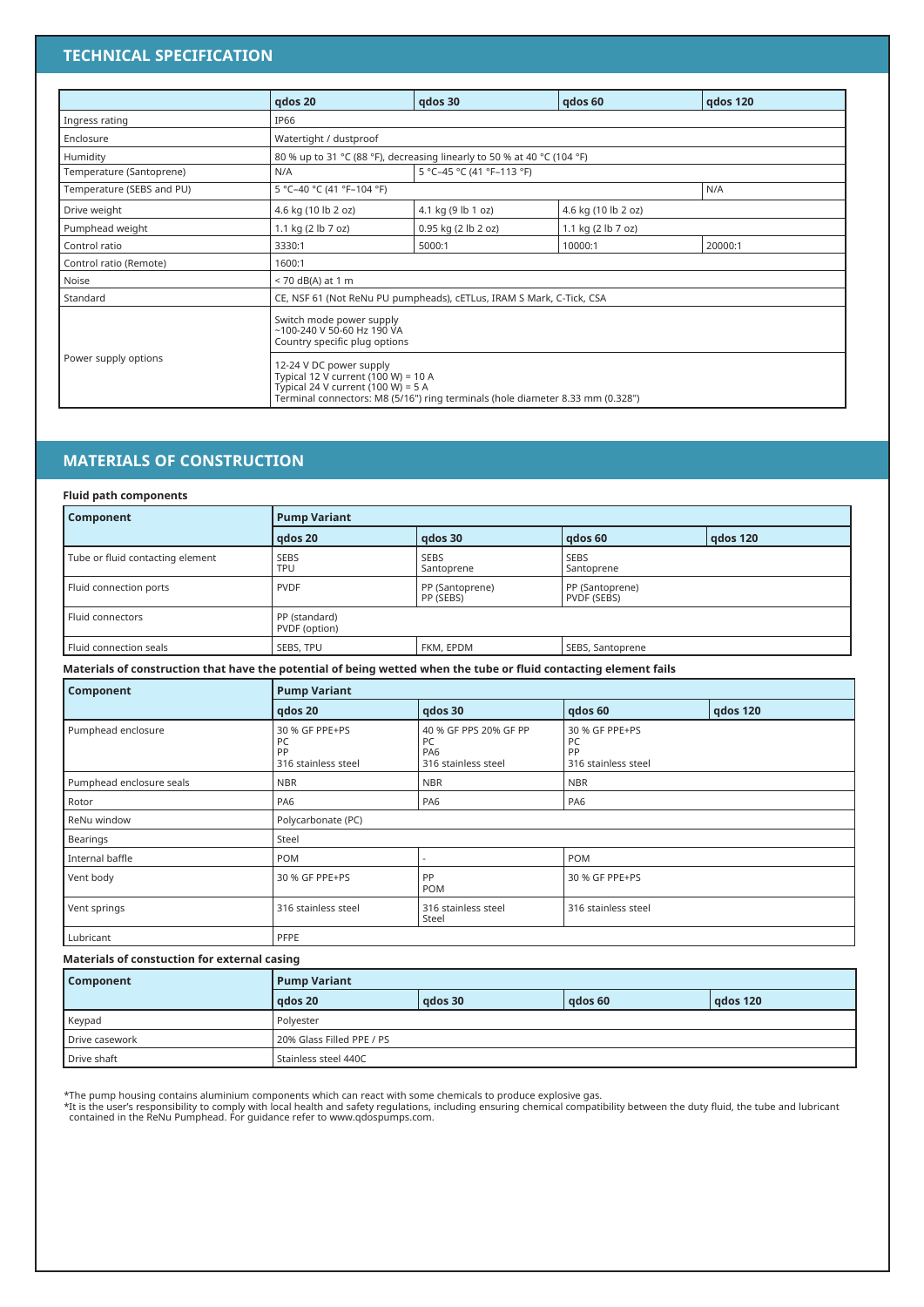#### **TECHNICAL DATA - CONTINUED**

| <b>Operational modes</b>            | <b>Manual</b> | Remote           | <b>PROFIBUS</b> | <b>Universal</b>     | Universal+     |
|-------------------------------------|---------------|------------------|-----------------|----------------------|----------------|
| Manual                              | $\bullet$     |                  | $\bullet$       | $\bullet$            | $\bullet$      |
| PROFIBUS-bus speed 9.6-1,500 kb/s   |               |                  | $\bullet$       |                      |                |
| Contact                             |               |                  |                 | $\bullet$            | $\bullet$      |
| 4-20 mA                             |               | $\bullet$        |                 | $\bullet$            | $\bullet$      |
|                                     |               |                  |                 |                      |                |
| <b>Features</b>                     | <b>Manual</b> | Remote           | <b>PROFIBUS</b> | <b>Universal</b>     | Universal+     |
| Numerical flow display              | $\bullet$     |                  | $\bullet$       | $\bullet$            | $\bullet$      |
| Numerical speed display             | $\bullet$     |                  | $\bullet$       | $\bullet$            | $\bullet$      |
| Fluid level monitor                 | $\bullet$     |                  | $\bullet$       | $\bullet$            | $\bullet$      |
| Max (prime)                         | $\bullet$     |                  | $\bullet$       | $\bullet$            | $\bullet$      |
| Auto restart (after power restored) | $\bullet$     | $\bullet$        | $\bullet$       | $\bullet$            | $\bullet$      |
| Fluid recovery                      | $\bullet$     |                  | $\bullet$       | $\bullet$            | $\bullet$      |
| Leak detection                      | $\bullet$     | $\bullet$        | $\bullet$       | $\bullet$            | $\bullet$      |
| 3.5 " (88.9 mm) colour TFT display  | $\bullet$     |                  | $\bullet$       | $\bullet$            | $\bullet$      |
| Fault reporting                     | $\bullet$     | LED status icons | $\bullet$       | $\ddot{\phantom{0}}$ | $\bullet$      |
|                                     |               |                  |                 |                      |                |
| <b>Control methods</b>              | <b>Manual</b> | Remote           | <b>PROFIBUS</b> | <b>Universal</b>     | Universal+     |
| Input/Output Options*               |               | L                | Г               | L or R               | L or R         |
| Manual control capability           | $\bullet$     |                  | $\bullet$       | $\bullet$            | $\bullet$      |
| 4-20 mA input                       |               | $\bullet$        |                 | $\bullet$            | $\bullet$      |
| 4-20 mA input two point calibration |               |                  |                 |                      | $\bullet$      |
| 4-20 mA output                      |               | $\bullet$        |                 |                      | $\bullet$      |
| Contact input (pulse/batch)         |               |                  |                 | $\cdot$ L or R       | $\cdot$ L or R |
| Run stop input                      |               | $\bullet$        |                 | $\bullet$            | $\bullet$      |
| Run status output                   |               | $\bullet$        |                 | $\bullet$            | L              |
| Alarm output                        |               | $\bullet$        |                 | $\bullet$            | L              |
| Four configurable relay outputs     |               |                  |                 |                      | R              |
| Remote fluid recovery               |               | $\bullet$        |                 | $\bullet$            | $\bullet$      |
| <b>PROFIBUS</b>                     | <b>Manual</b> | Remote           | <b>PROFIBUS</b> | <b>Universal</b>     | Universal+     |
| Speed set point                     |               |                  | $\bullet$       |                      |                |
| Speed feedback                      |               |                  | $\bullet$       |                      |                |
| Flow calibration function           |               |                  |                 |                      |                |
| Hours run                           |               |                  | $\bullet$       |                      |                |
| Revolution counter                  |               |                  | $\bullet$       |                      |                |
| Leak detection                      |               |                  | $\bullet$       |                      |                |
| Low fluid level alarm               |               |                  | $\bullet$       |                      |                |
| Diagnostic feedback                 |               |                  | $\bullet$       |                      |                |
|                                     |               |                  |                 |                      |                |
| Security                            | <b>Manual</b> | Remote           | <b>PROFIBUS</b> | <b>Universal</b>     | Universal+     |
| Keypad lock                         | $\bullet$     |                  | $\bullet$       | $\bullet$            | $\bullet$      |
| PIN lock to protect set up          | $\bullet$     |                  | $\bullet$       | $\bullet$            | $\bullet$      |
| <b>Power supply options</b>         | <b>Manual</b> | Remote           | <b>PROFIBUS</b> | Universal            | Universal+     |
| 12-24 V DC                          | $\bullet$     |                  |                 | $\bullet$            | $\bullet$      |
| $~100 - 240$ V AC                   | $\bullet$     | $\bullet$        | $\bullet$       | $\bullet$            | $\bullet$      |

| *Control options - Universal and Universal+ models |                                               | <b>Fitting kits</b>                    | EC1935/2004                                                    | <b>FDA Regulation 21 CFR</b> |  |  |
|----------------------------------------------------|-----------------------------------------------|----------------------------------------|----------------------------------------------------------------|------------------------------|--|--|
| Variant                                            | Standard pump (L)                             |                                        | Interface tubing - PE and PVC                                  |                              |  |  |
| Input                                              | $5-24$ V DC                                   | Front mounted M12                      | Hydraulic connection pack hose barb PVDF, PP                   |                              |  |  |
| Output                                             | Open collector                                | connectors                             | Hydraulic connection pack compression fitting PP               |                              |  |  |
| Variant                                            | <b>Relay Module (R)</b>                       |                                        | Hydraulic connection pack barb threaded fitting<br><b>PVDF</b> |                              |  |  |
| Input                                              | 5-24 V DC or 110 V AC                         | Spring terminals                       |                                                                |                              |  |  |
| Output                                             | Contact rating<br>110 V AC, 4A<br>30 V DC, 4A | in a side mounted<br>connection module |                                                                |                              |  |  |